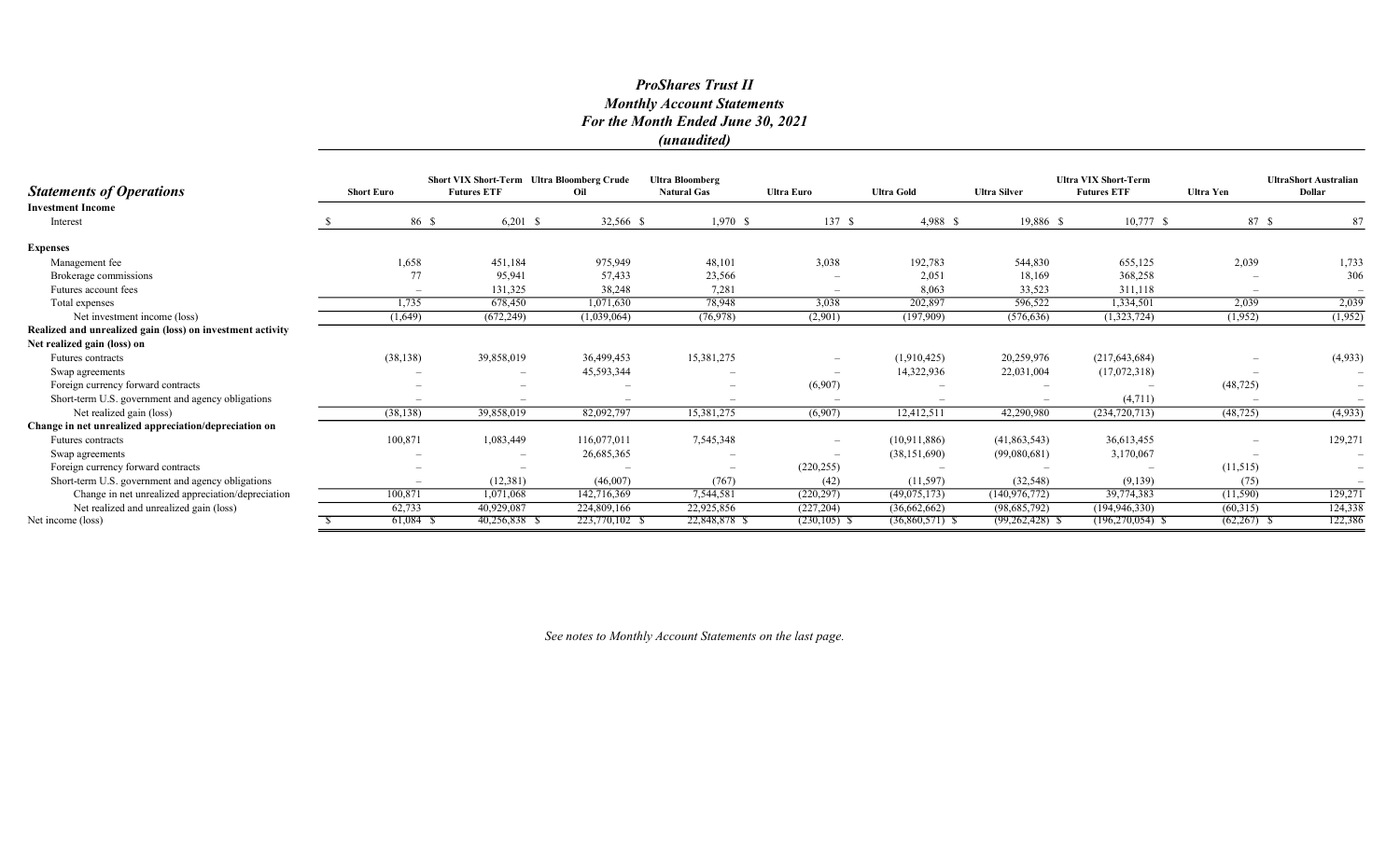# ProShares Trust II Monthly Account Statements For the Month Ended June 30, 2021 (unaudited)

| <b>Statements of Operations</b>                            | <b>UltraShort Bloomberg</b><br><b>Crude Oil</b> | <b>UltraShort Bloomberg</b><br><b>Natural Gas</b> | <b>UltraShort Euro</b> | <b>UltraShort Gold</b> | <b>UltraShort Silver</b> | <b>UltraShort Yen</b>    | <b>VIX Mid-Term Futures</b><br><b>ETF</b> | <b>VIX Short-Term</b><br><b>Futures ETF</b> |
|------------------------------------------------------------|-------------------------------------------------|---------------------------------------------------|------------------------|------------------------|--------------------------|--------------------------|-------------------------------------------|---------------------------------------------|
| <b>Investment Income</b><br>Interest                       | $2,110$ \$                                      | $2,621$ \$                                        | $1,674$ \$             | 962 \$                 | 717 \$                   | 969 \$                   | $2,437$ \$                                | 4,952                                       |
| <b>Expenses</b>                                            |                                                 |                                                   |                        |                        |                          |                          |                                           |                                             |
| Management fee                                             | 58,336                                          | 65,240                                            | 36,955                 | 21,633                 | 22,130                   | 21,281                   | 62,861                                    | 210,326                                     |
| Brokerage commissions                                      | 6,972                                           | 43,083                                            |                        | 718                    | 1,077                    |                          | 3,792                                     | 27,924                                      |
| Futures account fees                                       | 9,537                                           | 7,881                                             |                        | 426                    | 724                      | $\overline{\phantom{0}}$ | 14,630                                    | 85,257                                      |
| Total expenses                                             | 74,845                                          | 116,204                                           | 36,955                 | 22,777                 | 23,931                   | 21,281                   | 81,283                                    | 323,507                                     |
| Net investment income (loss)                               | (72, 735)                                       | (113, 583)                                        | (35,281)               | (21, 815)              | (23,214)                 | (20,312)                 | (78, 846)                                 | (318, 555)                                  |
| Realized and unrealized gain (loss) on investment activity |                                                 |                                                   |                        |                        |                          |                          |                                           |                                             |
| Net realized gain (loss) on                                |                                                 |                                                   |                        |                        |                          |                          |                                           |                                             |
| Futures contracts                                          | (6,297,457)                                     | (22, 280, 901)                                    |                        | (263, 349)             | (184, 742)               | $\overline{\phantom{0}}$ | (5,156,419)                               | (59, 274, 161)                              |
| Swap agreements                                            |                                                 |                                                   |                        | (1,900,013)            | (861,783)                |                          |                                           |                                             |
| Foreign currency forward contracts                         |                                                 |                                                   | 67,536                 |                        |                          | 535,233                  |                                           |                                             |
| Short-term U.S. government and agency obligations          |                                                 |                                                   |                        |                        |                          |                          |                                           |                                             |
| Net realized gain (loss)                                   | (6,297,457)                                     | (22, 280, 901)                                    | 67,536                 | (2,163,362)            | (1,046,525)              | 535,233                  | (5,156,419)                               | (59, 274, 161)                              |
| Change in net unrealized appreciation/depreciation on      |                                                 |                                                   |                        |                        |                          |                          |                                           |                                             |
| Futures contracts                                          | (7,909,351)                                     | (10, 141, 854)                                    |                        | 938,720                | 328,950                  | $\overline{\phantom{0}}$ | 594,623                                   | 11,993,181                                  |
| Swap agreements                                            |                                                 |                                                   |                        | 4,623,883              | 3,705,135                |                          |                                           |                                             |
| Foreign currency forward contracts                         |                                                 |                                                   | 2,578,544              |                        |                          | 39,004                   |                                           |                                             |
| Short-term U.S. government and agency obligations          | (1,041)                                         | (1,280)                                           | (776)                  | (374)                  | (745)                    | (484)                    | (1,158)                                   | (6,156)                                     |
| Change in net unrealized appreciation/depreciation         | (7,910,392)                                     | (10, 143, 134)                                    | 2,577,768              | 5,562,229              | 4,033,340                | 38,520                   | 593,465                                   | 11,987,025                                  |
| Net realized and unrealized gain (loss)                    | (14,207,849)                                    | (32, 424, 035)                                    | 2,645,304              | 3,398,867              | 2,986,815                | 573,753                  | (4,562,954)                               | (47, 287, 136)                              |
| Net income (loss)                                          | $(14,280,584)$ \$                               | $(32, 537, 618)$ \$                               | $2,610,023$ \$         | 3,377,052 \$           | 2,963,601 \$             | 553,441 \$               | $(4,641,800)$ \$                          | (47,605,691)                                |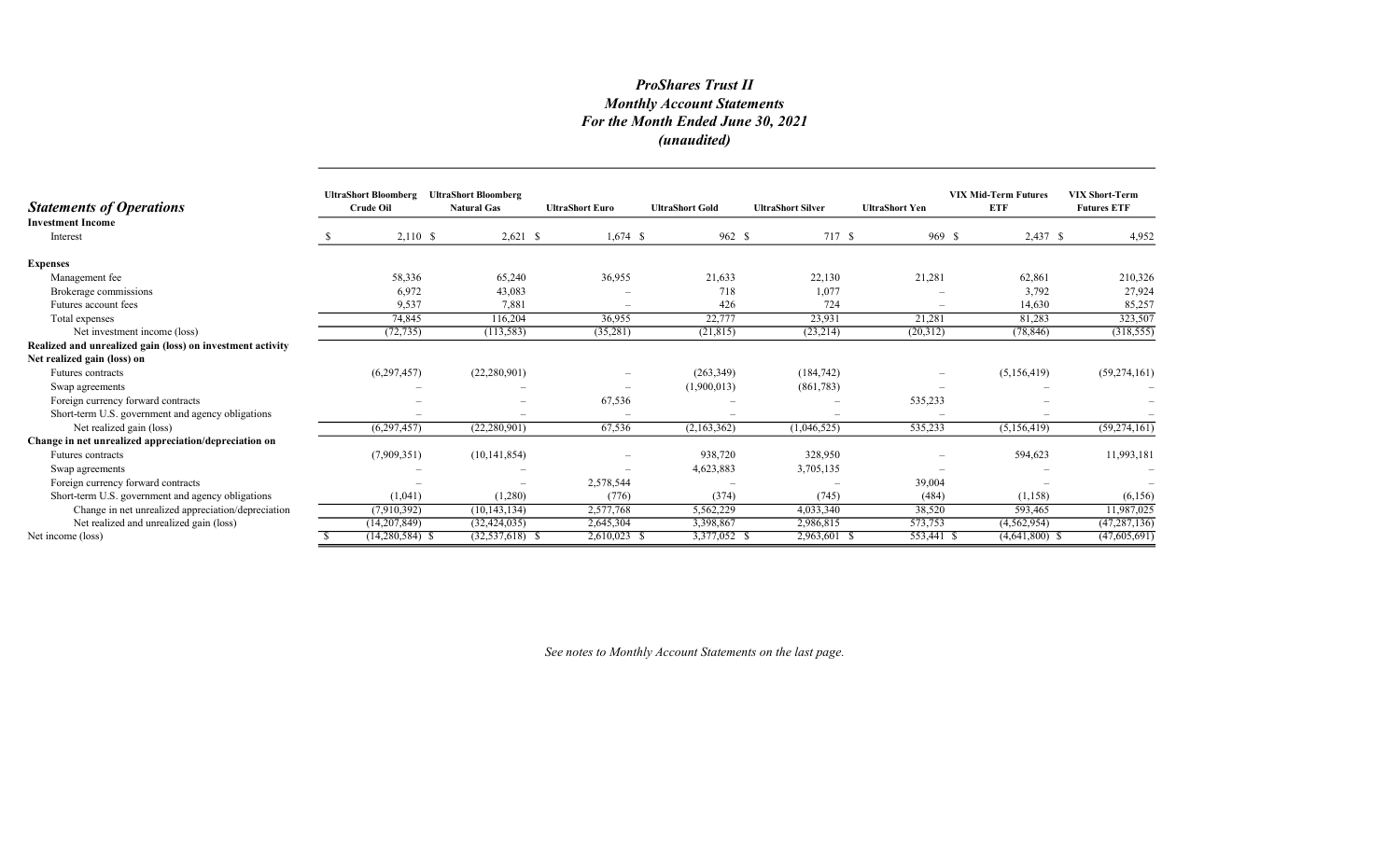# Monthly Account Statements For the Month Ended June 30, 2021 (unaudited) ProShares Trust II

| <b>Statements of Changes in Shareholders'</b>      |  | <b>Short VIX Short-Term Ultra Bloomberg Crude</b><br><b>Ultra Bloomberg</b> |                    |                          |                    |                   |                   |                     | <b>Ultra VIX Short-Term</b> |                  |                                        |  |
|----------------------------------------------------|--|-----------------------------------------------------------------------------|--------------------|--------------------------|--------------------|-------------------|-------------------|---------------------|-----------------------------|------------------|----------------------------------------|--|
| <b>Equity</b>                                      |  | <b>Short Euro</b>                                                           | <b>Futures ETF</b> | Oil                      | <b>Natural Gas</b> | <b>Ultra Euro</b> | <b>Ultra Gold</b> | <b>Ultra Silver</b> | <b>Futures ETF</b>          | <b>Ultra Yen</b> | <b>UltraShort Australian</b><br>Dollar |  |
| Shareholders' equity, at May 31, 2021              |  | 2,098,018 \$                                                                | 569,723,742 \$     | 1,154,187,600 \$         | 55,668,672 \$      | 3,888,343 \$      | 262,866,726 \$    | 736,182,531         | 833,582,945 \$              | 2,622,615 \$     | 2,182,346                              |  |
| Addition of shares                                 |  |                                                                             | 2,797,931          |                          |                    | 744,329           | 23,214,269        | 24,858,624          | 274,366,105                 |                  |                                        |  |
| Redemption of shares                               |  |                                                                             | (24, 162, 565)     | (74, 426, 800)           | (8,304,323)        | (733, 826)        | (5,763,721)       |                     | (70,808,293)                |                  |                                        |  |
| Net addition (redemption) of shares                |  | $-$                                                                         | (21,364,634)       | (74, 426, 800)           | (8,304,323)        | 10,503            | 17,450,548        | 24,858,624          | 203,557,812                 |                  |                                        |  |
| Net investment income (loss)                       |  | (1,649)                                                                     | (672, 249)         | (1,039,064)              | (76, 978)          | (2,901)           | (197,909)         | (576, 636)          | (1,323,724)                 | (1,952)          | (1,952)                                |  |
| Net realized gain (loss)                           |  | (38, 138)                                                                   | 39,858,019         | 82,092,797               | 15,381,275         | (6,907)           | 12,412,511        | 42,290,980          | (234, 720, 713)             | (48, 725)        | (4,933)                                |  |
| Change in net unrealized appreciation/depreciation |  | 100,871                                                                     | 1,071,068          | 142,716,369              | 7,544,581          | (220, 297)        | (49,075,173)      | (140, 976, 772)     | 39,774,383                  | (11,590)         | 129,271                                |  |
| Net income (loss)                                  |  | 61,084                                                                      | 40,256,838         | 223,770,102              | 22,848,878         | (230, 105)        | (36,860,571)      | (99, 262, 428)      | (196, 270, 054)             | (62, 267)        | 122,386                                |  |
| Shareholders' equity, at June 30, 2021             |  | 2,159,102 \$                                                                | 588,615,946 \$     | 1,303,530,902 \$         | 70,213,227 \$      | 3,668,741 \$      | 243,456,703 \$    | 661,778,727 \$      | 840,870,703 \$              | 2,560,348 \$     | 2,304,732                              |  |
| Net asset value per share *                        |  | $43.18$ \$                                                                  | 55.61 \$           | 78.24 \$                 | 35.33 \$           | $14.67$ \$        | 57.28 \$          | 45.97 \$            | 27.91 \$                    | 51.24 \$         | 46.09                                  |  |
| <b>Share transaction</b>                           |  |                                                                             |                    |                          |                    |                   |                   |                     |                             |                  |                                        |  |
| Shares added                                       |  |                                                                             | 50,000             | $\overline{\phantom{a}}$ |                    | 50,000            | 400,000           | 550,000             | 9,000,000                   |                  |                                        |  |
| Shares redeemed                                    |  | $\overline{\phantom{0}}$                                                    | (450,000)          | (1,050,000)              | (300,000)          | (50,000)          | (100,000)         |                     | (1,969,671)                 |                  |                                        |  |
| Net shares added (redeemed)                        |  |                                                                             | (400,000)          | (1,050,000)              | (300,000)          |                   | 300,000           | 550,000             | 7,030,329                   |                  |                                        |  |

\* Represents value of total shareholders' equity divided by total shares outstanding at the month end.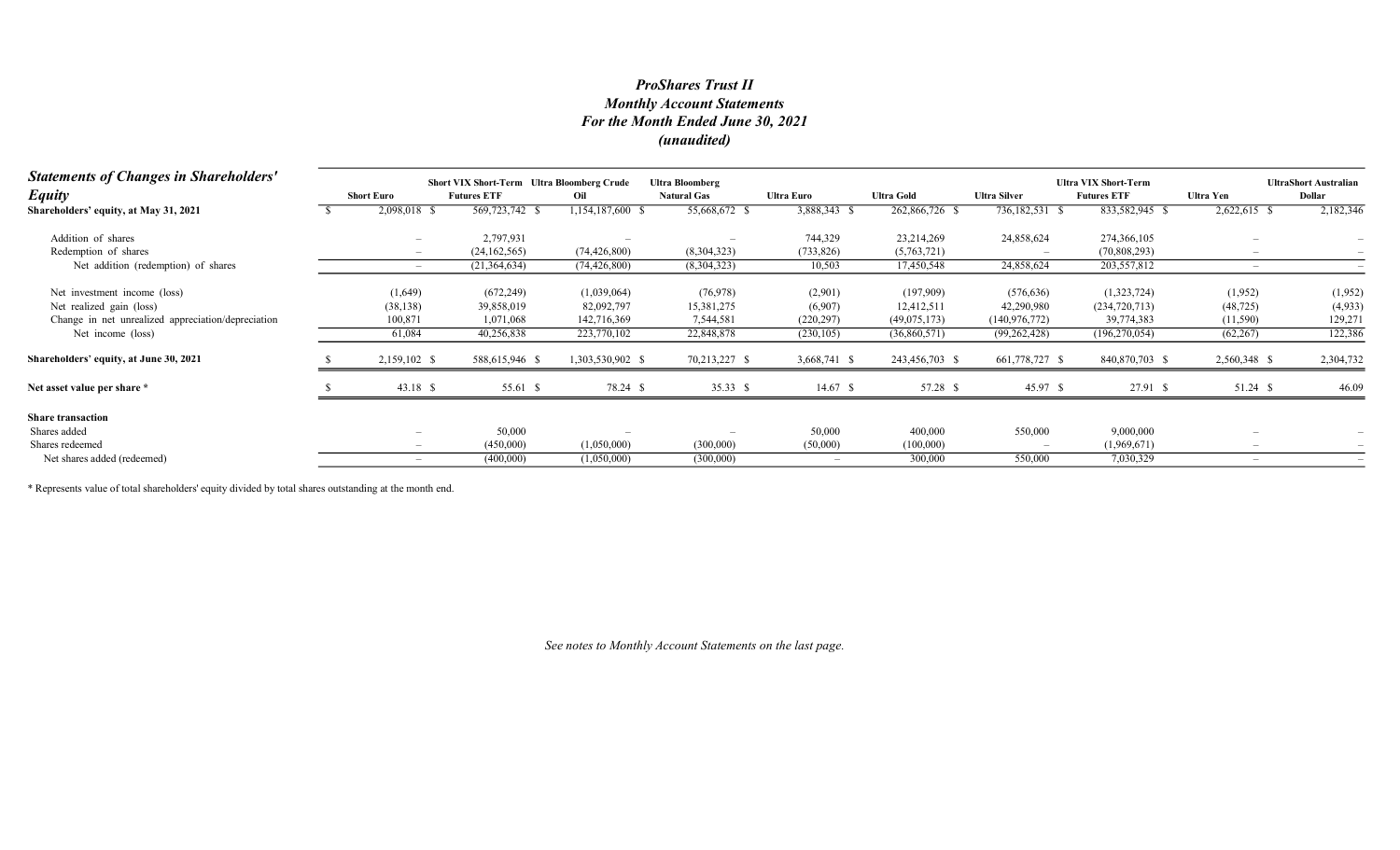# Monthly Account Statements For the Month Ended June 30, 2021 (unaudited) ProShares Trust II

| <b>Statements of Changes in Shareholders'</b><br><b>Equity</b> | <b>UltraShort Bloomberg</b><br>Crude Oil | <b>UltraShort Bloomberg</b><br><b>Natural Gas</b> | <b>UltraShort Euro</b>          | <b>UltraShort Gold</b> | <b>UltraShort Silver</b> | <b>UltraShort Yen</b> | <b>VIX Mid-Term Futures</b><br><b>ETF</b> | <b>VIX Short-Term</b><br><b>Futures ETF</b> |
|----------------------------------------------------------------|------------------------------------------|---------------------------------------------------|---------------------------------|------------------------|--------------------------|-----------------------|-------------------------------------------|---------------------------------------------|
| Shareholders' equity, at May 31, 2021                          | 78,792,576 \$                            | 90,282,000 \$                                     | 46,210,417 \$                   | 28,679,062 \$          | 24,818,117 \$            | 30,469,137 \$         | 89,570,267 \$                             | 306,318,301                                 |
| Addition of shares                                             | 14,913,989                               | 51,008,415                                        | $\overline{\phantom{a}}$        | 6,894,550              | 7,086,665                |                       | 7,734,267                                 | 33,989,268                                  |
| Redemption of shares                                           | (25, 922)                                | (11, 227, 497)                                    | $\overline{\phantom{a}}$        | (6,115,650)            | (8,620)                  | (3,790,830)           |                                           | (20, 349, 203)                              |
| Net addition (redemption) of shares                            | 14,888,067                               | 39,780,918                                        | $\hspace{0.1mm}-\hspace{0.1mm}$ | 778,900                | 7,078,045                | (3,790,830)           | 7,734,267                                 | 13,640,065                                  |
| Net investment income (loss)                                   | (72, 735)                                | (113, 583)                                        | (35,281)                        | (21, 815)              | (23,214)                 | (20,312)              | (78, 846)                                 | (318, 555)                                  |
| Net realized gain (loss)                                       | (6,297,457)                              | (22, 280, 901)                                    | 67,536                          | (2,163,362)            | (1,046,525)              | 535,233               | (5,156,419)                               | (59, 274, 161)                              |
| Change in net unrealized appreciation/depreciation             | (7,910,392)                              | (10, 143, 134)                                    | 2,577,768                       | 5,562,229              | 4,033,340                | 38,520                | 593,465                                   | 11,987,025                                  |
| Net income (loss)                                              | (14, 280, 584)                           | (32, 537, 618)                                    | 2,610,023                       | 3,377,052              | 2,963,601                | 553,441               | (4,641,800)                               | (47,605,691)                                |
| Shareholders' equity, at June 30, 2021                         | 79,400,059 \$                            | 97,525,300 \$                                     | 48,820,440 \$                   | 32,835,014 \$          | 34,859,763 \$            | 27, 231, 748 \$       | 92,662,734 \$                             | 272,352,675                                 |
| Net asset value per share *                                    | 18.11S                                   | $21.55$ \$                                        | 23.81 \$                        | 34.67 \$               | 23.37 \$                 | 77.96 \$              | 30.51 \$                                  | 24.09                                       |
| <b>Share transaction</b>                                       |                                          |                                                   |                                 |                        |                          |                       |                                           |                                             |
| Shares added                                                   | 800,000                                  | 2,150,000                                         | $\overline{\phantom{a}}$        | 200,000                | 300,000                  |                       | 250,000                                   | 1,250,000                                   |
| Shares redeemed                                                | (1,172)                                  | (400,000)                                         | $\overline{\phantom{a}}$        | (200,000)              | (415)                    | (50,000)              |                                           | (730,003)                                   |
| Net shares added (redeemed)                                    | 798,828                                  | 1,750,000                                         | $\overline{\phantom{0}}$        |                        | 299,585                  | (50,000)              | 250,000                                   | 519,997                                     |
|                                                                |                                          |                                                   |                                 |                        |                          |                       |                                           |                                             |

\* Represents value of total shareholders' equity divided by total shares outstanding at the month end.